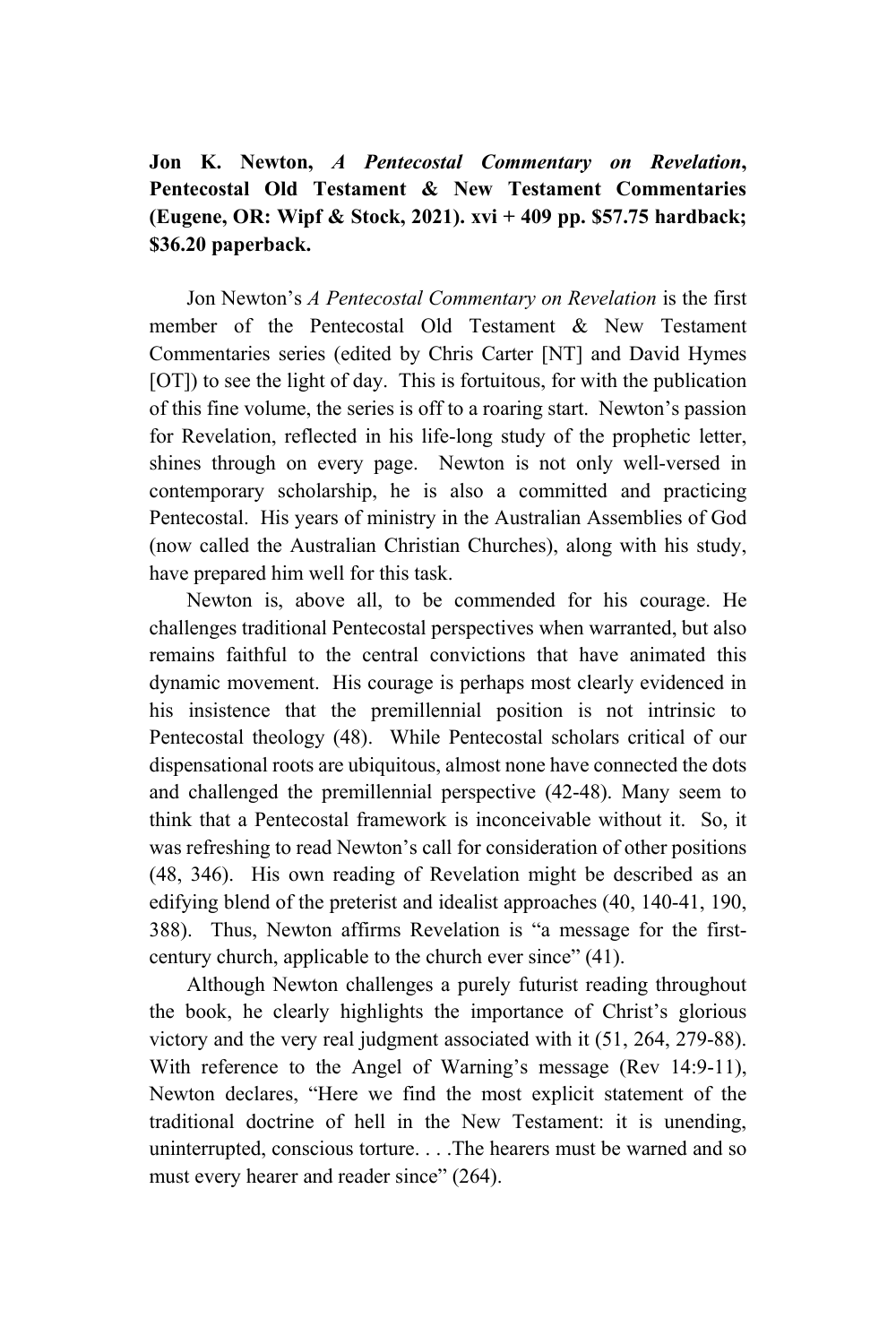Newton reflects the "sober optimism" often associated with amillennialism, but rejects a strong emphasis on recapitulation. He is thus probably best categorized in the postmillennial camp, but this needs to be qualified in an important way. Newton acknowledges that Pentecostals generally anticipate the decisive in-breaking of God's kingdom in the future with the imminent, physical return of Christ (51, 336). This is how God's glorious redemptive plan will be consummated. Newton himself is not always clear about how this climax will take place (he cautiously argues that the battle of Rev 19:11-21 refers to spiritual warfare, 336-37), but Christ's intervention and ultimate victory are certain.

Newton also does a fine job of introducing the reader to a wide range of scholarly opinions. This is perhaps especially important with a book like Revelation, which is read in such different ways within the Christian family. Newton works through the text verse by verse—the verses often analyzed together in short units—and does a fine job of highlighting the most important interpretative options for each unit. The commentary thus serves as a tremendous resource for anyone struggling to understand a particular portion of Revelation, which undoubtedly includes us all! One weakness of Newton's commentary is the flipside of this strength. Newton often summarizes three or four options without offering a clear indication of his own preference (e.g., 116, 122-23, 160-63, 169, 172, 201). I found myself longing to read "I believe" introducing a statement rather than "perhaps" linked to a string of possibilities. Nevertheless, Newton does a superb job of distilling the contributions of scholars, both ancient and modern, and providing a rich survey of the key options.

Another great strength is the way in which Newton highlights the Old Testament texts that serve as the brick and mortar for John's remarkable visionary epistle (29, 142). As Newton skillfully demonstrates, Old Testament allusions permeate Revelation and the book is largely incomprehensible without an awareness of them. Newton, drawing upon the best of contemporary scholarship and an impressive knowledge of the Old Testament, deftly illuminates these important building blocks and leaves no stone unturned. I was particularly struck by his interpretation of the "silence" of Rev 8:1 and the seven trumpets that follow (Rev 8:6-9:21, 11:15-19) against the backdrop of the conquest of Jericho (Josh 6:3-5, 10), the climax of the Exodus story (173-74). Newton also helpfully highlights the connection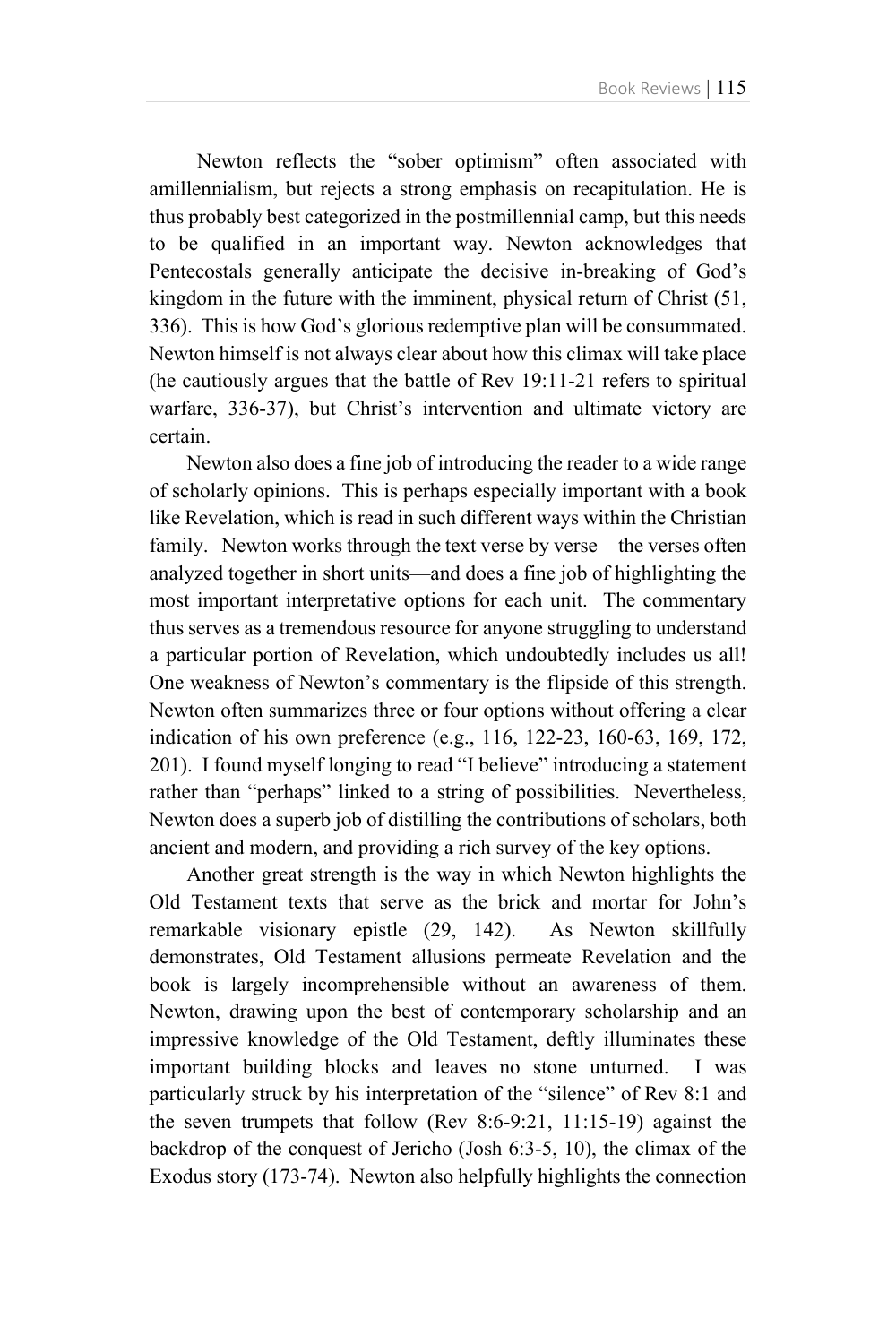between Rev 20:5-6 and Ps 90, which refers to "a thousand years" (90:4) and the cry, "O Lord! How long will it be?" (90:13). He concludes, "The thousand years in the psalm functions as a metaphor for the present age or life spent waiting for God to intervene, a long time to us but very brief to God" (345).

Finally, I want to commend Newton for keeping the Pentecostal community in mind with his application. Of course, this is the purpose of this Pentecostal commentary series, but stating the goal is much easier than achieving it. While present-day application is not the focus of this commentary, the reader will find many examples of insights that will stir and inspire. And Newton knows how to turn a phrase. One of my favorite lines, drawn from the bold, counter-cultural witness that the church is called to give in Rev 7:10, reads, "Loud voices are not an uncommon feature in Revelation, which must rate as the loudest book in the Bible" (166). This observation leads Newton later to declare that Revelation "teaches its readers how to worship." The worship we are called to give is "demonstrative, loud, and full of truth, and dangerous in a world opposed to God" (394). Pentecostals the world over will resonate with this conclusion.

As with any commentary, strength in one area (e.g., analysis of interpretative options) necessarily translates into weakness in another (e.g., application). I did feel that, at times, Newton's emphasis on reading Revelation as a story (24, 129, 142, 192, 219) seemed to get lost in the maze of exegetical options that he presents. Additionally, this emphasis on Revelation as story appeared to limit Newton's ability to see the significant repetition (or recapitulation) which is a literary feature found throughout the Apocalypse. Newton's reading, in my view, sees much more chronological progression in the story than the text warrants (177, 219, 256, 340-41, 346). The cycles of judgments (seals, trumpets, bowls) each seem to take us to the very end, which is then described from different angles in Rev 19:11-21 and again in 20:7-15. Note that both descriptions of the end of history climax with Christ's victory over a rebellious horde. When this repetition is not clearly affirmed, presentday application becomes difficult. This is why I would recommend that students of Revelation read a commentary focused on presenting a single, unified vision of John's message (such as Michael Wilcock's *The Message of Revelation: I Saw Heaven Opened* [1975] or David Mathewson's *A Companion to the Book of Revelation* [2020]) in